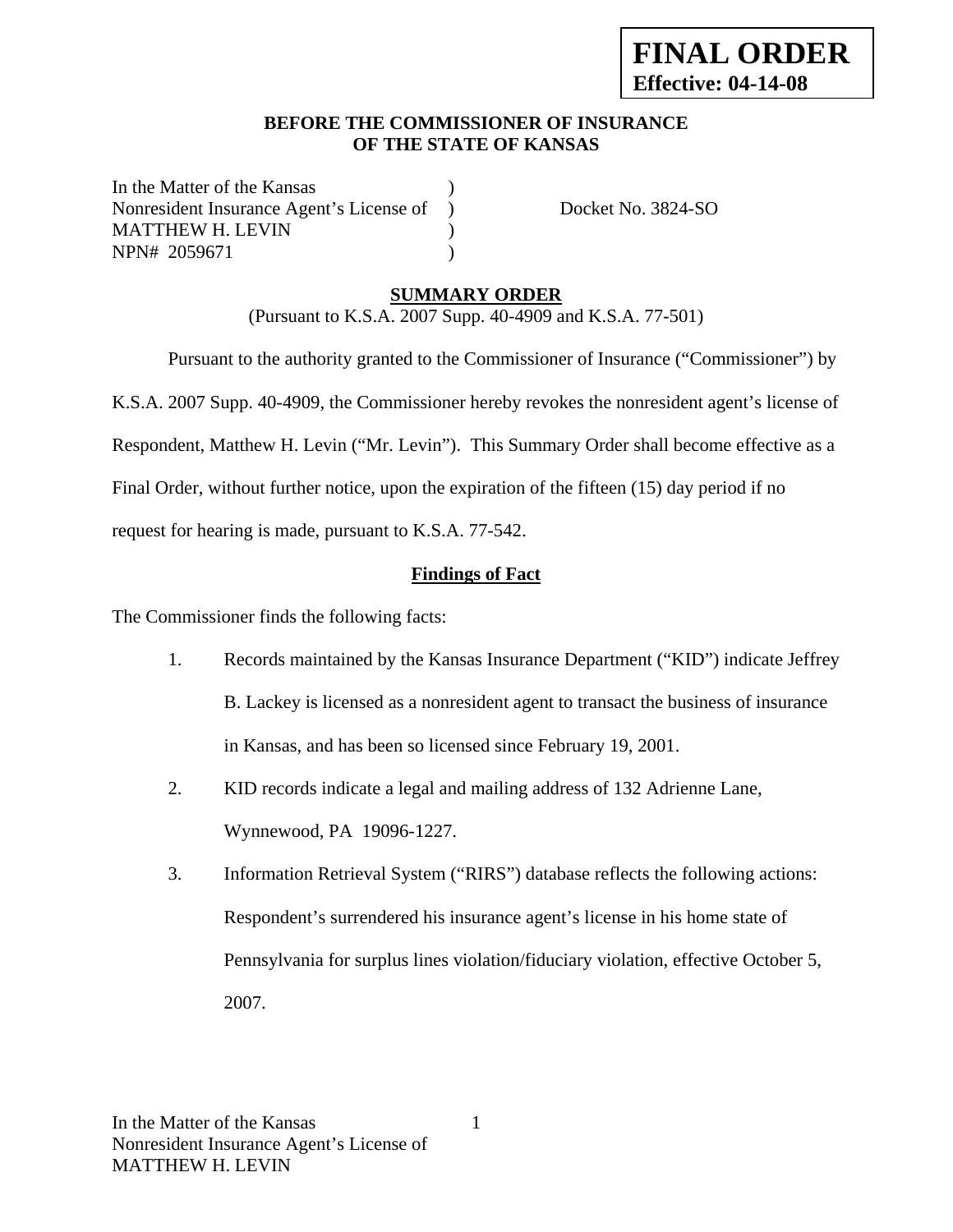4. To date, Respondent has failed to notify KID of the disciplinary actions taken by the State of Tennessee Department of Insurance on October 5, 2007. Or that he surrendered his home state license.

#### **Applicable Law**

- 5. K.S.A. 2007 Supp. 40-4909 states, in pertinent part:
	- (a) The commissioner may deny, suspend, revoke, or refuse renewal of any license issued under this act if the commissioner finds that the applicant or license holder has:
		- (9) Had an insurance agent license, or its equivalent, denied, suspended or revoked in any other state, district or territory.
	- (b) In addition, the commissioner may suspend, revoke or refuse renewal of any license issued under this act if the commissioner finds that the interests of the insurer or the insurable interests of the public are not properly served under such license.
- 6. K.A.R. 40-7-9 states, in pertinent part: Each person licensed in this state as an insurance agent shall report the following to the commissioner of insurance within 30 days of occurrence:
	- (a) Each disciplinary action on the agent's license or licenses by the insurance regulatory agency of any other state or territory of the United States.
- 7. K.S.A. 2007 Supp. 40-4906 and K.S.A. 2007 Supp. 40-4908 provide for the issuance of a nonresident agent's license in reliance upon the agent's valid license in the agent's home state.

### **Conclusions of Law**

- 8. The Commissioner has jurisdiction over Mr. Levin as well as the subject matter of this proceeding, and such proceeding is held in the public interest.
- 9. The Commissioner finds that Mr. Levin's Kansas license may be revoked because

Mr. Levin has had a license revoked in another state pursuant to K.S.A. 2007

Supp. 40-4909(a)(9).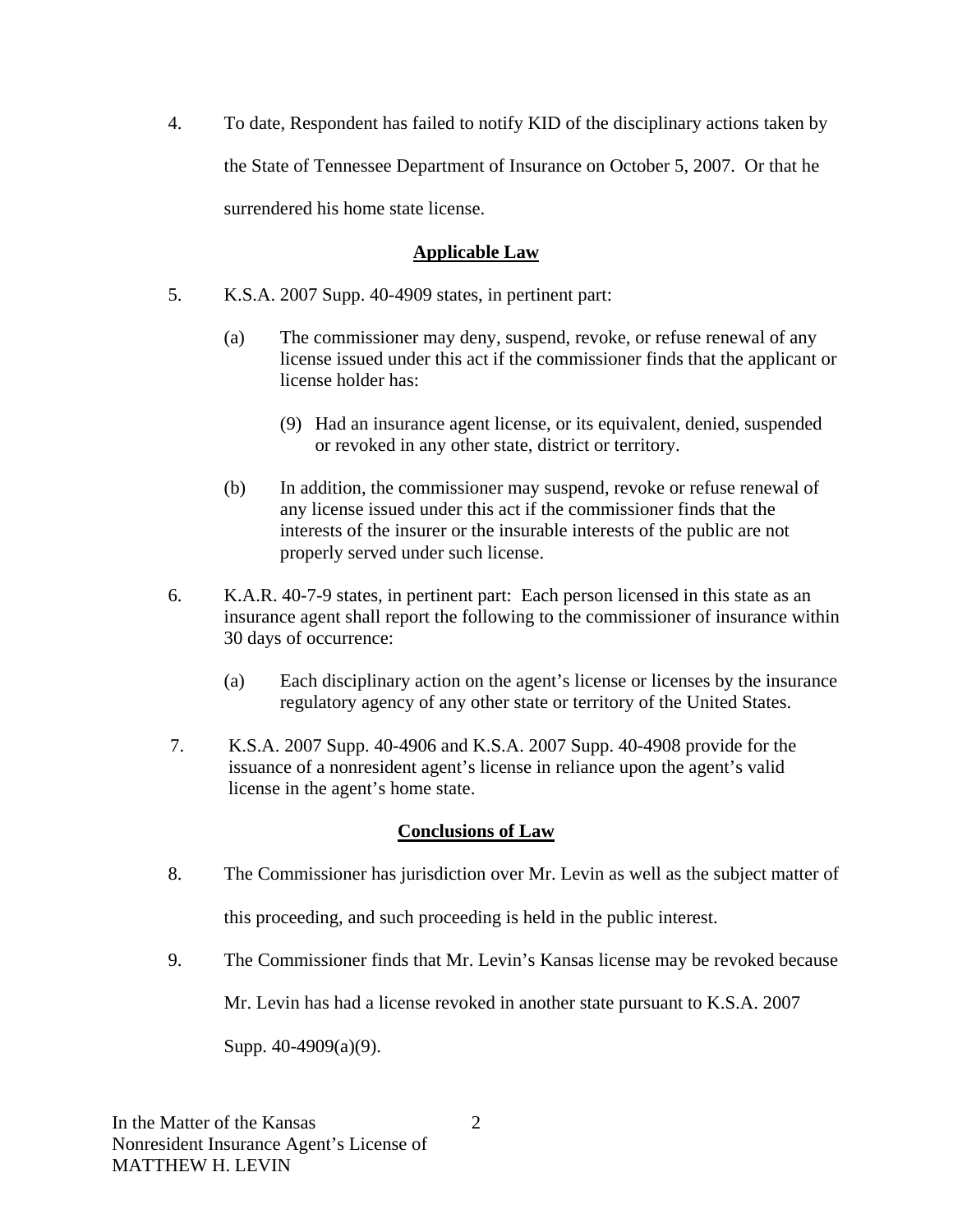- 10. The Commissioner finds that Mr. Levin's Kansas license may be revoked because Mr. Levin no longer has a license in his home state pursuant to K.S.A. 2007 Supp. 40-4906 and K.S.A. 2007 Supp. 40-4908.
- 11. The Commissioner finds that Mr. Levin violated K.A.R. 40-7-9 by failing to notify the Kansas Insurance Department of his disciplinary action taken by the State of Pennsylvania Department of Insurance on October 5, 2007.
- 12. The Commissioner finds, pursuant to K.S.A. 2007 Supp. 40-4909(b), that the insurable interests of the public are not properly served under Mr. Levin's license.
- 13. Accordingly, the Commissioner concludes sufficient grounds exist for the revocation of the insurance agent's license of Matthew H. Levin pursuant to K.S.A. 2007 Supp. 40-4909(a) and (b).

### **IT IS THEREFORE ORDERED BY THE COMMISSIONER OF INSURANCE THAT:**

1. The Kansas Nonresident Insurance Agent's License of MATTHEW H. LEVIN is hereby **REVOKED** effective the effective date of this Order.

### 2. **IT IS FURTHER ORDERED** that MATTHEW H. LEVIN shall **CEASE** and

**DESIST** from the sale, solicitation or negotiation of insurance and/or receiving compensation deriving from the sale, solicitation or negotiation of insurance conducted after the effective date of this Order.

#### **NOTICE AND OPPORTUNITY FOR HEARING**

Matthew H. Levin, within fifteen (15) days of service of this Summary Order, may file with the Kansas Insurance Department a written request for hearing on this Summary Order, as provided by K.S.A. 77-542. In the event a hearing is requested, such request should be directed to:

> John W. Campbell, General Counsel Kansas Insurance Department 420 S.W.  $9<sup>th</sup>$  Street Topeka, Kansas 66612

In the Matter of the Kansas Nonresident Insurance Agent's License of MATTHEW H. LEVIN

3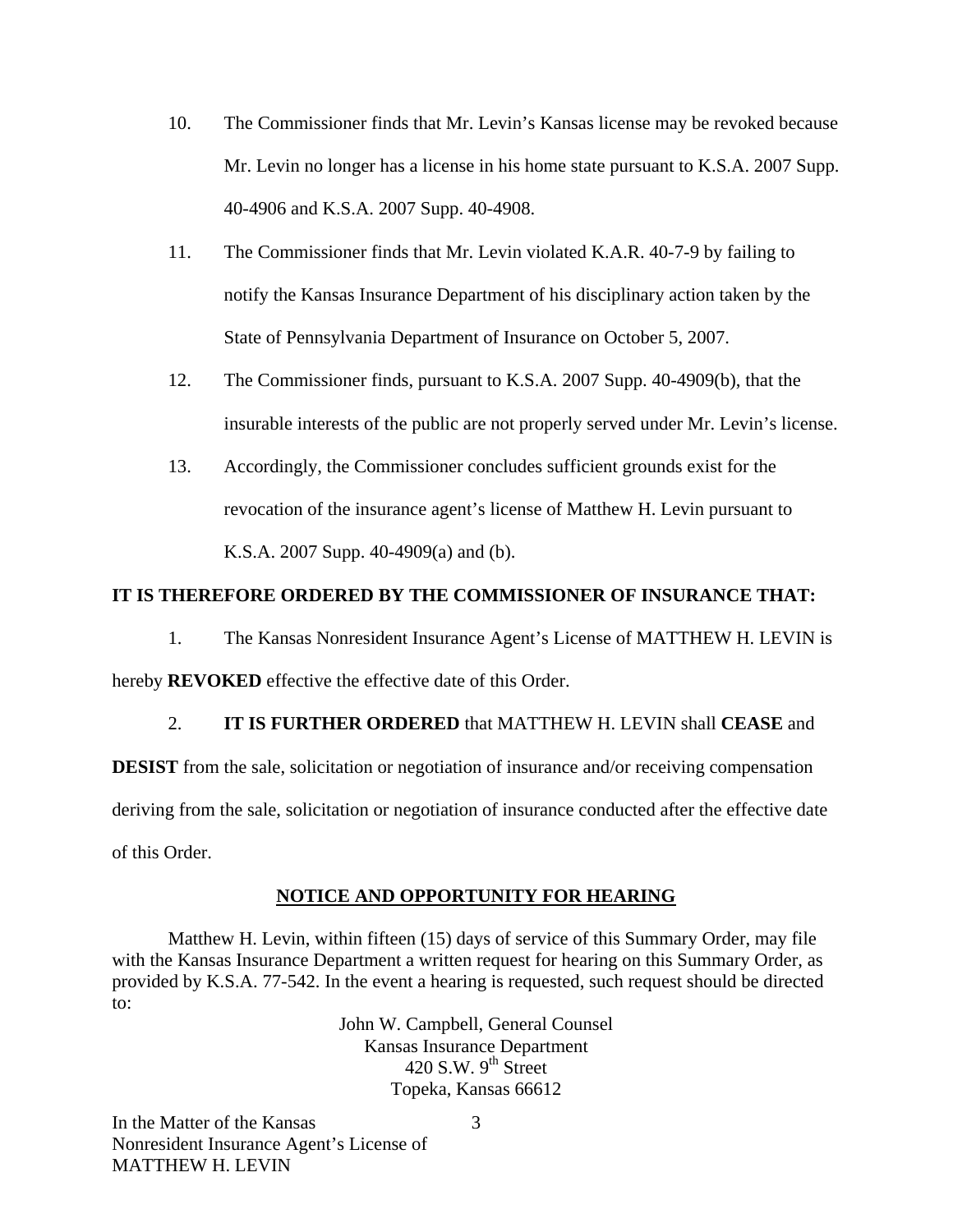Any costs incurred as a result of conducting any administrative hearing shall be assessed against the agent/agency who is the subject of the hearing as provided by K.S.A. 40-4909(f). Costs shall include witness fees, mileage allowances, any costs associated with reproduction of documents which become part of the hearing record, and the expense of making a record of the hearing.

If a hearing is not requested, this Summary Order shall become effective as a Final Order, without further notice, upon the expiration of the fifteen (15) day period for requesting a hearing. The Final Order will constitute final agency action in the matter.

In the event the Petitioner files a petition for judicial review, the agency officer designated pursuant to K.S.A. 77-613(e) to receive service of a petition for judicial review on behalf of the Kansas Insurance Department is:

> John W. Campbell, General Counsel Kansas Insurance Department 420 S.W.  $9^{th}$  St. Topeka, Kansas 66612

# **IT IS SO ORDERED THIS \_19th\_ DAY OF MARCH, 2008, IN THE CITY OF TOPEKA, COUNTY OF SHAWNEE, STATE OF KANSAS.**



 $\angle$ s/ Sandy Praeger Sandy Praeger Commissioner of Insurance

 $\angle$ s/ John W. Campbell $\angle$  John W. Campbell General Counsel

# **CERTIFICATE OF SERVICE**

The undersigned hereby certifies that she served the above and foregoing Summary Order on this \_19th\_ day of \_\_\_March\_, 2008, by causing the same to be deposited in the United States Mail, first class postage prepaid, addressed to the following:

In the Matter of the Kansas Nonresident Insurance Agent's License of MATTHEW H. LEVIN